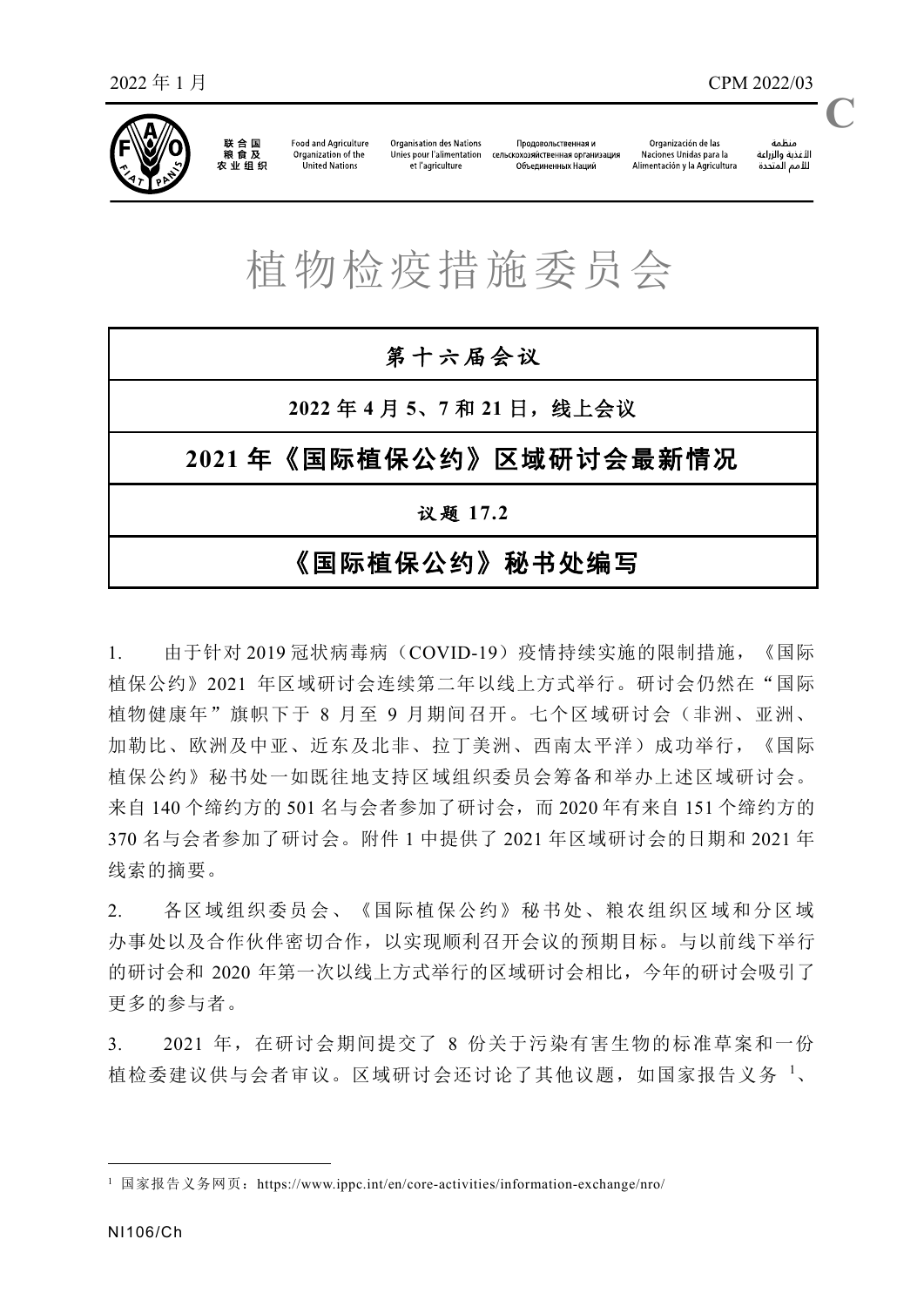[2021](https://www.ippc.int/en/publications/88621/)[年主题征集筹备工作、](https://www.ippc.int/en/publications/88621/)[《国际植保公约》电子植检证书解](https://www.ippc.int/en/ephyto/)决方案 [2](#page-1-0)、"国际植物 健康年"成果以及各区域感兴趣的主题。

4. 研讨会期间出现的挑战包括:

1) 为一些区域的会议口译提供资助;

2) 磋商期间收到的评论意见较少,发表意见的国家/缔约方数量较少;

3) 需要开展更多关于在线评议系统使用方法的培训。每次研讨会结束后,国际 植检门户网站都会发布新闻和报道 [3](#page-1-1)。

5. 提请植检委第十六届会议(2022 年):

1) 注意 2021 年《国际植保公约》区域研讨会最新情况。

<span id="page-1-0"></span><sup>2</sup> 电子植检证书网页:[www.ephytoexchange.org](http://www.ephytoexchange.org/)

<span id="page-1-1"></span><sup>3 2021</sup> 年《国际植保公约》区域研讨会报告见: [https://www.ippc.int/en/core-activities/capacity](https://www.ippc.int/en/core-activities/capacity-development/regional-ippc-workshops/)[development/regional-ippc-workshops/](https://www.ippc.int/en/core-activities/capacity-development/regional-ippc-workshops/)